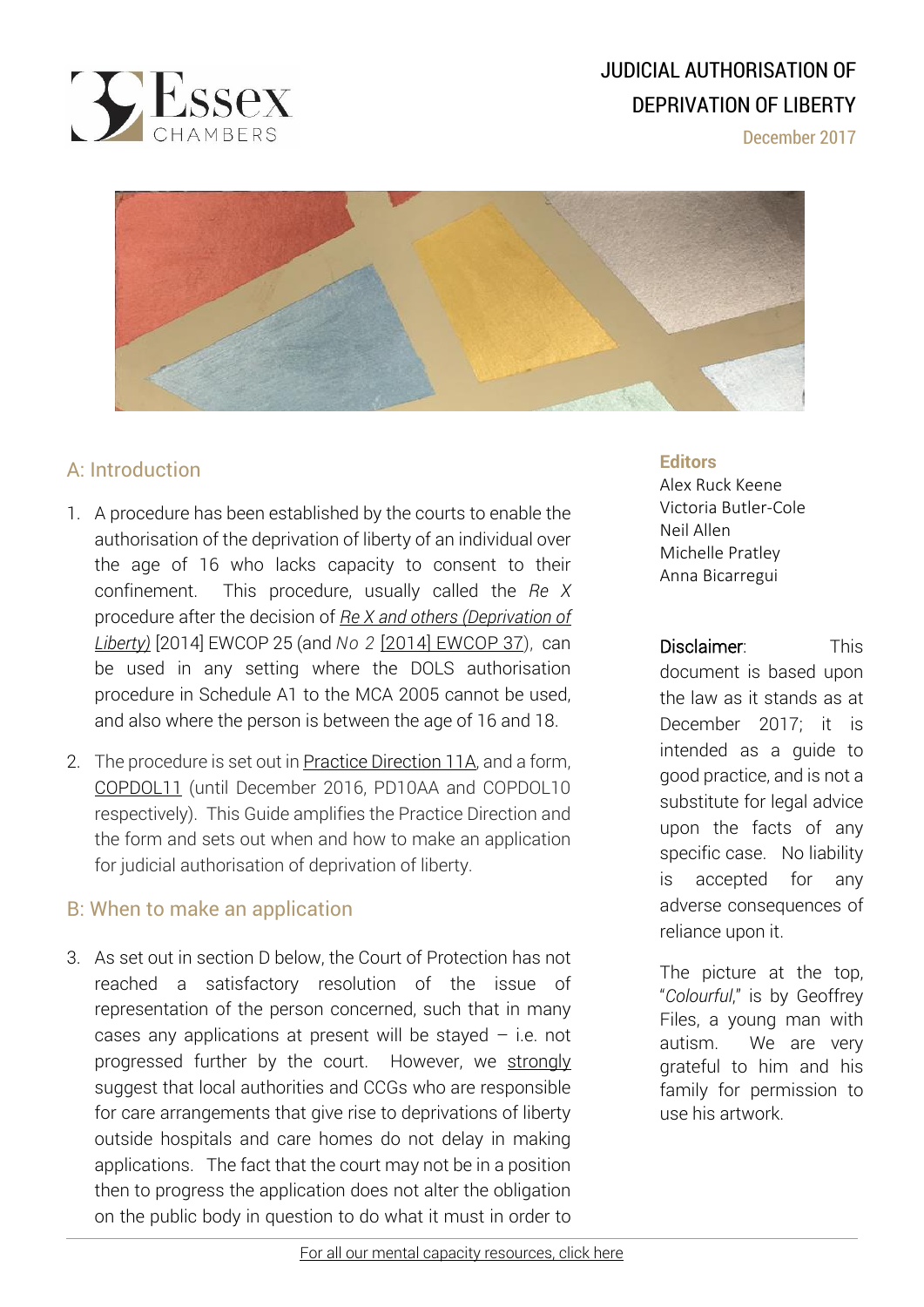obtain the necessary authority to deprive the person of their MCA, so long as at all times it can properly be said that the deprivation of liberty is (in essence) necessary in order to give the person life-sustaining treatment or carry out 'vital acts' – i.e. acts reasonably believed to be necessary to prevent a serious deterioration in the person's condition. Applicants may therefore wish to consider making it explicit in their application that MCA s.4B is being relied upon pending the decision of the court. If they do, the evidence should make it clear what is likely to happen to P's health if the necessary care and support is not provided.

- 4. The *Re X* procedure is often thought of as designed to address the position of those over 18 who are deprived of their liberty under arrangements made by public bodies in placements outside hospitals or care homes. However, case-law has also made clear that applications will need to be brought in two further categories of case:
	- a. 16 and 17 year olds<sup>3</sup> who are not *Gillick* competent to consent to arrangements meeting the 'acid test' set down in *Cheshire West* where no person with 'true' parental responsibility has consented to the arrangements (and those arrangements fall within the scope of ordinary acceptable parental restrictions).<sup>4</sup> Where a 16/17 year old lacking mental capacity to consent to such arrangements is the subject of a care order, an authorisation under the procedure set out in this guide will be required.<sup>5</sup> It may also be that a local authority with safeguarding obligations under either the Care Act 2014 or the Social Services and Well-Being (Wales) Act 2014 would also have an obligation to bring an application where it is aware of private arrangements being made for a young person exceed the scope of restrictions a person with parental responsibility may properly consent to; at a minimum, the local authority must consider what steps can be taken to stop the confinement and, if it cannot be avoided, whether an application is required;
	- b. Where a court-appointed deputy is administering personal injury damages awards and is making care arrangements for a person which satisfy the 'acid test,' to which the person cannot consent. In such a case, the deputy must alert the local authority with safeguarding responsibilities for the person to investigate. If the deprivation cannot be avoided, an application to the Court of Protection will be necessary for judicial authorisation: *[SSJ](http://www.39essex.com/cop_cases/42527/) v [Staffordshire](http://www.39essex.com/cop_cases/42527/) County Council* [2016] EWCA Civ 1317. The Court of Appeal did not address who must make the application, but Charles J suggested at first instance that the primary obligation lay with the deputy (who should seek to ensure that the costs of so doing are provided for in any personal injury damages award). In the last resort, however, we suggest

 $\overline{a}$ <sup>3</sup> The Court of Protection lacks the jurisdiction to authorise the deprivation of liberty of those under 16. So an application to the High Court under the inherent jurisdiction will be required.

<sup>4</sup> *[Birmingham](http://www.mentalcapacitylawandpolicy.org.uk/teen-bournewood-court-of-appeal-decision-now-out/) City Council v D* [2017] EWCA Civ 1695. This decision is under appeal to the Supreme Court at the time of preparing this guide (December 2017).

<sup>5</sup> In the event that they do not lack such capacity but lack *Gillick* competence, then the application would need to be the High Court under its inherent jurisdiction.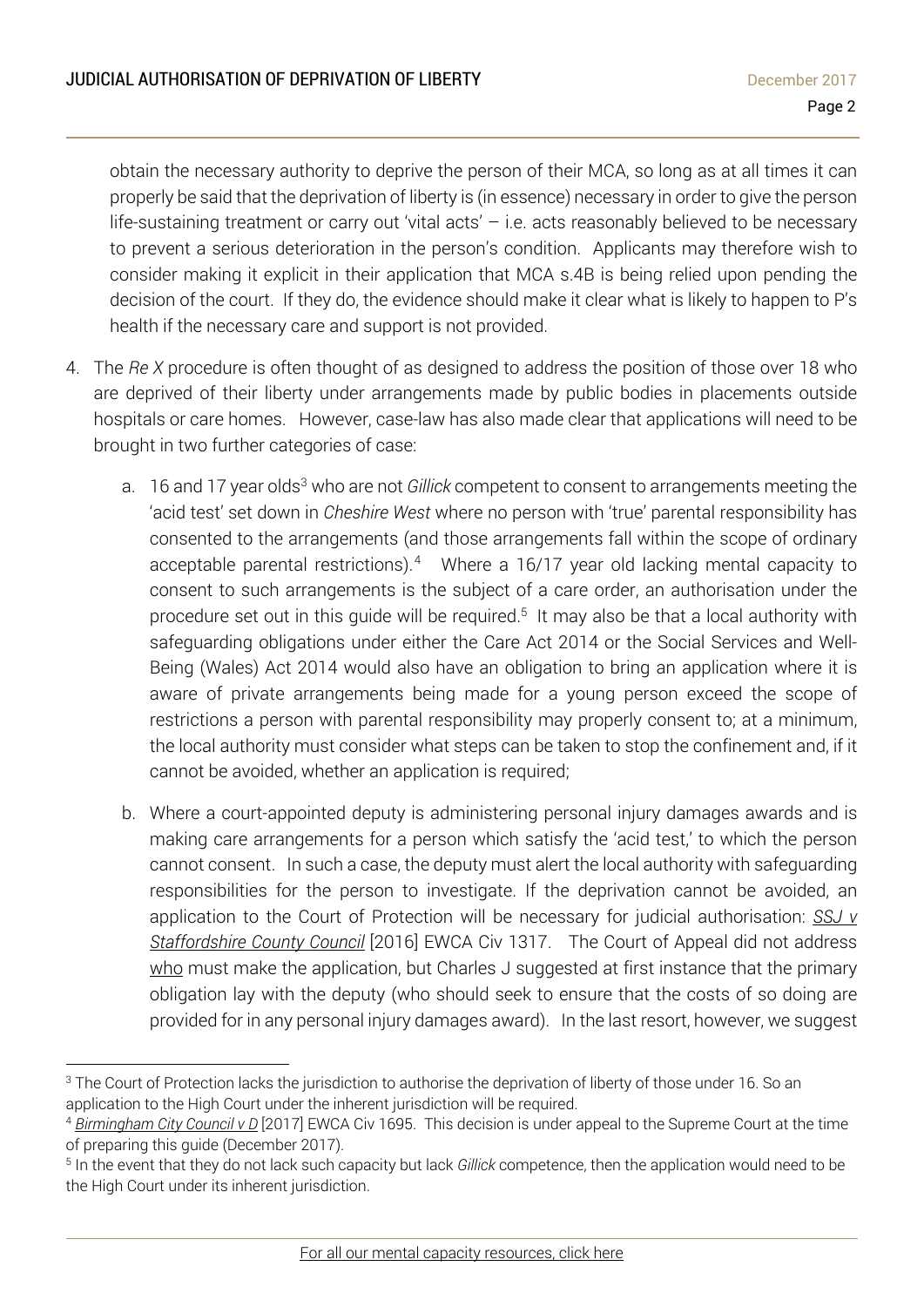that the obligation will lie with the local authority with safeguarding obligations as the requirement to ensure that individuals are not arbitrarily deprived of their liberty is an aspect of the safeguarding obligations that Parliament has said should lie with local authorities.

5. It is well-established that, except in emergencies, the authority to detain must be sought before the deprivation of liberty starts: see by analogy *Re [AJ](http://www.39essex.com/cop_cases/aj-v-a-local-authority/)* [2015] EWCOP 5. Failure to do so will result, at least, in a procedural breach of Article 5(1).

### C: How to make an application

- 6. The new COPDOL 11 should be used from 1 December 2017. It is identical (save in its numbering) to the old COPDOL 10 form. The form and guidance require the applicant to consider certain triggers which may indicate that the application is not suitable for the streamlined process. The triggers remain: (1) any contest by P or by anyone else to certain of the key requirements of the form (age, evidence of unsoundness of mind, lack of capacity, the care or support plan and best interests); (2) any failure to comply with the requirement to consult with P and all other relevant people in P's life and to canvas their wishes, feelings and views; (3) any concerns arising out of information supplied in relation to P's wishes and feelings/any relevant person, concerns about P's litigation friend/Rule 1.2 rep, any matters suggesting that the matter needs particular judicial scrutiny; (4) any objection by P; (5) any potential conflict with a relevant advance decision by P or any decisions under an LPA or by P's deputy (6) any other reason that the court thinks that an oral hearing is appropriate.
- 7. The COP DOL11 form requires the applicant to answer a substantial number of matters, either in the body of the form or in attached documents. We set out the key requirements below, but reordered from the various locations so as to place them in a logical order, and also amplified where necessary by reference to other relevant case-law.

#### *The order*

8. A draft of the precise order sought should be provided, including in particular the duration of the authorisation sought and appropriate directions for automatic review and liberty to apply and/or seek a redetermination in accordance with Rule 89. A [model](https://courtofprotectionhandbook.files.wordpress.com/2014/07/re-x-model-order.docx) order is provided here, but note that the Court of Appeal in *KW v [Rochdale](http://www.39essex.com/cop_cases/kw-ors-v-rochdale-mbc/) MBC* [2015] EWCA 1054 held that paragraph 11 of the model order should read:

*"For the review period as defined below, [P] is to reside and receive care at [insert address] ("the placement") pursuant to arrangements made by [the Applicant] and set out in the Care Plan. P is deprived of his liberty but the same is in his best interests and is lawful."*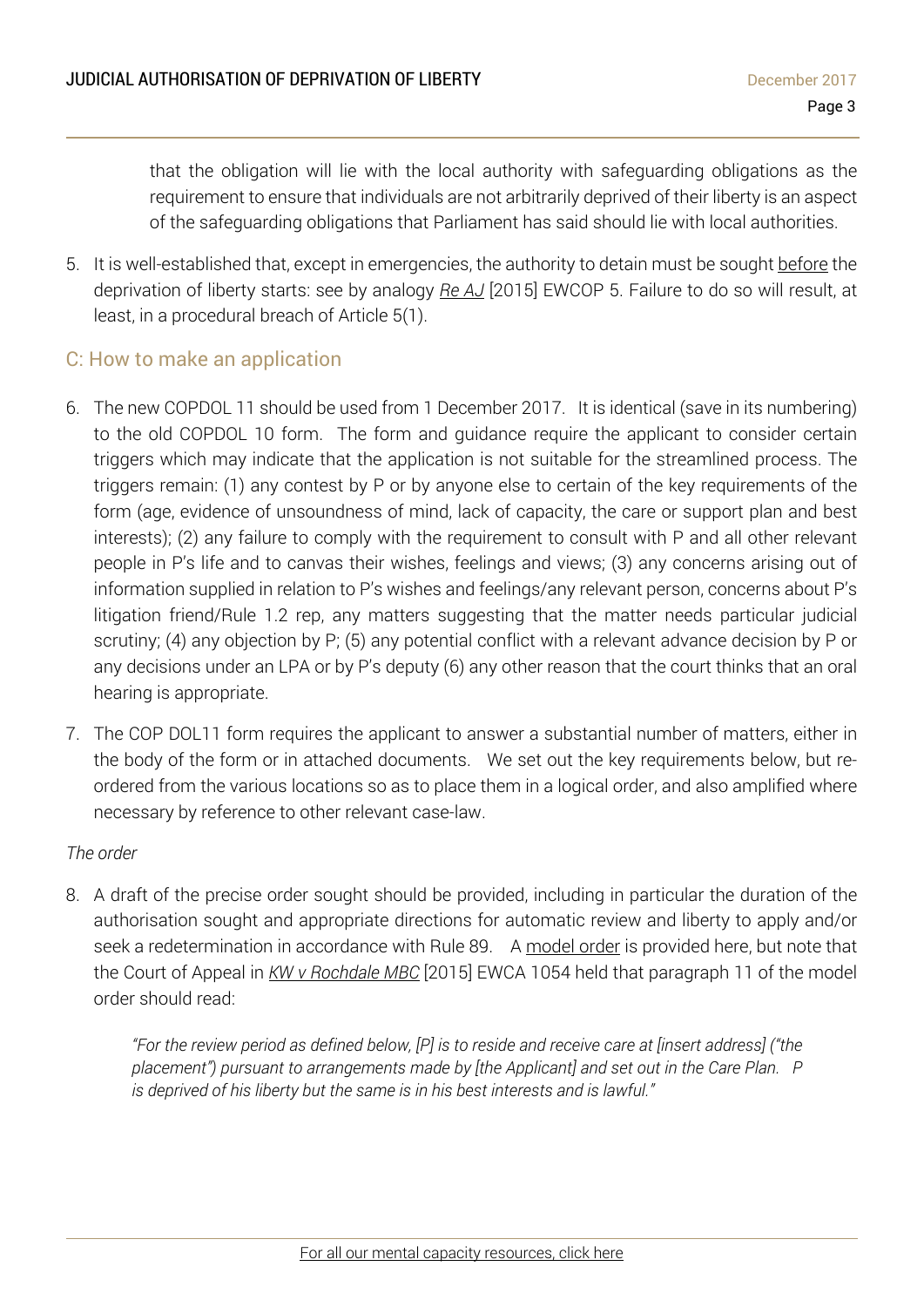*That the court can in principle make an order*

- 9. Proof that P is 16 years old or more and is not ineligible to be deprived of liberty under the MCA (the same eligibility requirements applying in respect of DOLS authorisations). We suggest that this evidence will be of the same nature as that required to allow the supervisory body to be satisfied that the (higher) age requirement under Schedule A1 is met. We would anticipate that stating P's date of birth would ordinarily suffice. If in doubt, of course check their birth certificate. If there is doubt and no papers – for example in the case of a paperless asylum seeker – a *Merton*compliant age assessment may be required (see *B v London Borough of Merton* [2003] [EWHC](http://www.bailii.org/ew/cases/EWHC/Admin/2003/1689.html) 1689 [\(Admin\)\)](http://www.bailii.org/ew/cases/EWHC/Admin/2003/1689.html).
- 10. The basis upon which it is said that P is of unsound mind (together with the relevant medical evidence). Professional medical opinion is necessary to establish unsoundness of mind but where the facts are clear this need not involve expert psychiatric opinion (there will be cases where a general practitioner's evidence will suffice). We note that there therefore may well be a difference between (1) 'standard' applications to the CoP where a COP3 setting out the basis upon which it is said that the person lacks capacity to take the relevant decision(s) can be completed by (inter alia) a social worker, and (2) a deprivation of liberty application, where the social worker can complete the evidence as to the lack of capacity to consent, but cannot complete the evidence of P's unsoundness of mind. We note also that the requirement is of evidence of unsoundness of mind, rather than (as under DOLS) evidence of a mental disorder for purposes of the Mental Health Act 1983, but where a person has a specific diagnosis of a mental disorder, it should be given.
- 11. The nature of P's care arrangements (together with a copy of P's care and/or support plan) and why it is said that they do or may amount to a deprivation of liberty. The form asks the applicant to provide: (i) the arrangements for review of the care or support plan (ii) the level of supervision (1:1 etc), periods of the day when supervision is provided (iii) use or possible use of restraint and/or sedation (iv) use of assistive technology (v) what would happen if P tried to leave. The applicant is also required to set out what options have been considered and explain why the care package has been chosen as appropriate as well as any recent changes to the care/support plan or any planned changes, with reasons. We suggest that where any sedation or restraint is being used or may be used, the details are given (eg drug name, dose, method of administration especially if covert<sup>6</sup>) and an explanation should be given as to why these are the least restrictive measures to deal with the relevant issues. In *Re NRA*, Charles J held that the actual care notes can be very informative and their production may obviate the need for a summary or a lengthy summary. The importance of the care plan accurately recording the use of restraint, especially physical restraint, was emphasised by Baker J in *Re [AJ](http://www.39essex.com/cop_cases/aj-v-a-local-authority/)* [2015] EWCOP 5. Linked to this, because the judge's main concern is as to what is actually happening on the ground, the care plan that will usually need to be supplied with the application will be the care provider's care plan, because that will (or should) be detailing

 $\overline{a}$ <sup>6</sup> See also the guidance on covert medication in *Re [AG](http://www.39essex.com/cop_cases/ag-v-bmbc-anor/)* [2016] EWCOP 37.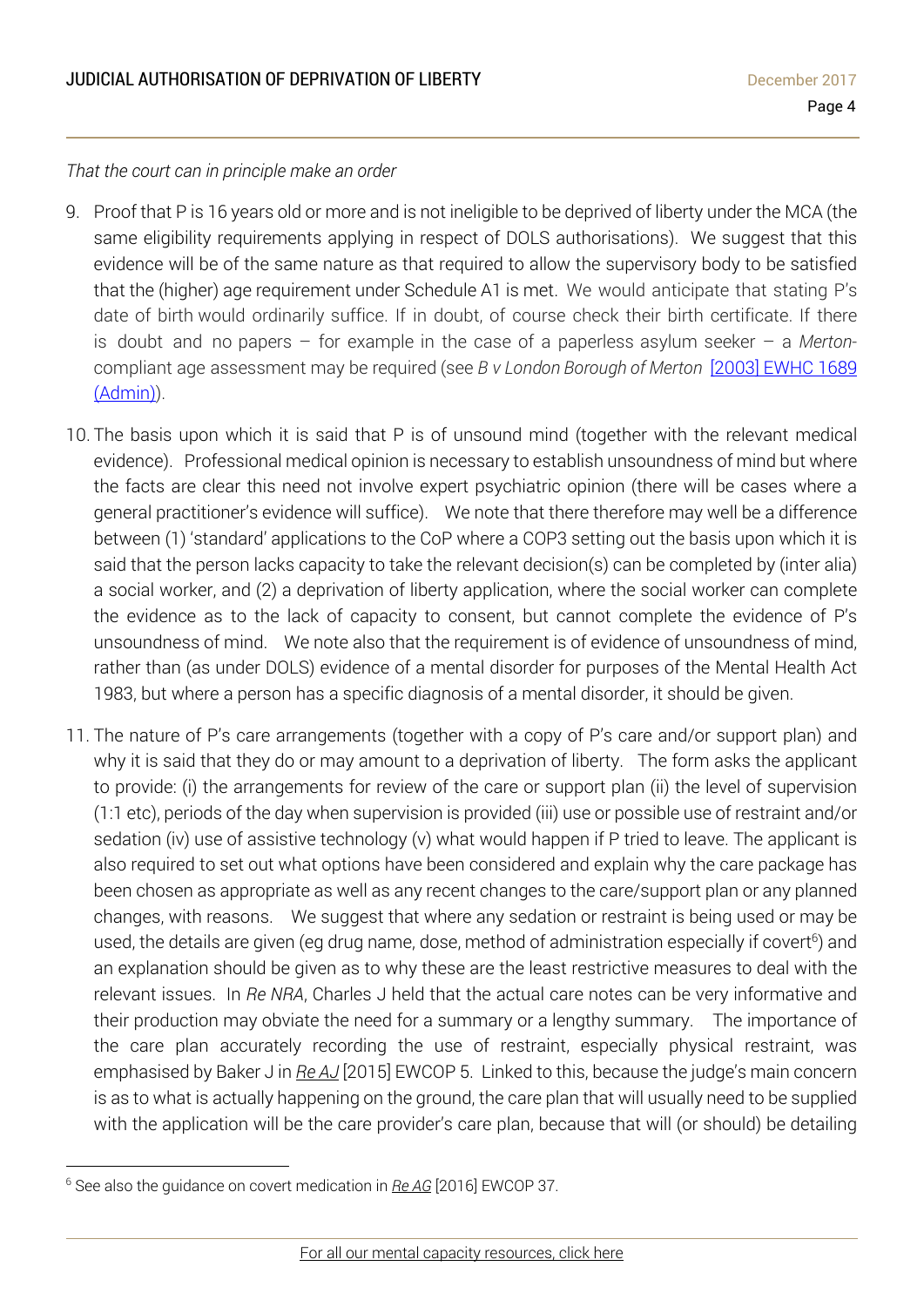what is taking place on a day to day basis. Whereas the main function of the care and support plan drawn up by the local authority (or NHS body) is to set out how the person's assessed needs will be met, and it will often not include the necessary level of detail. The public body making the application will therefore have to make sure that it has obtained (and where necessary worked with the care provider to improve) the care provider's care plan before making the application so as to ensure that it addresses the matters set out above. Given that a more restrictive care regime will need to be sanctioned by the court, applicants may want to consider incorporating contingency arrangements into the care plan so as to minimise the need for judicial micro-management.

*Why the court can consent to the arrangements on P's behalf as being in P's best interests*

- 12. The basis upon which it is said that the care arrangements are necessary in P's best interests and why the care package advanced is the appropriate one. This will include explanation of why there is no less restrictive option (including details of any investigation into less restrictive options and confirmation that a best interests assessment, which should be attached, has been carried out). It will almost invariably be helpful to include a balance sheet to identify how the best interests decision has been reached. Charles J emphasised in *Re NRA* that the supporting material here is particularly important because it highlights the core of the decision-making process and so the reasons why the court can be satisfied that it can properly consent to the arrangements on P's behalf in their best interests.
- 13. Any evidence of conflicting interests within the same placement. This is particularly important in supported living placements because, as Charles J noted in *Re NRA*, in any one supported living placement there can be a number of service users and the demands of the care package for one service user can impact on the others.
- 14. If the proposed placement is planned and has not yet taken place, an explanation of whether or not a transition plan has been produced, a copy of the transition plan and an explanation as to how the placement will be reviewed, particularly in the context of responding to P's reaction to his or her new placement.
- 15. If P is already living at the placement, information about the date P moved there, where he or she lived before, why the move took place, and how the move is working.
- 16. Any relevant wishes and feelings expressed by P and any views expressed by any relevant person. There is a section in Annex B which is intended to capture information about those people consulted in relation to P and their views. The section includes: (i) what their approach has been to issues relating to P's accommodation and care in the past, why they think that they have and will provide support which is in P's best interests, what reasons each person gives for supporting the care package being provided under the care or support plan, and over what period and how frequently they have visited or otherwise communicated with P.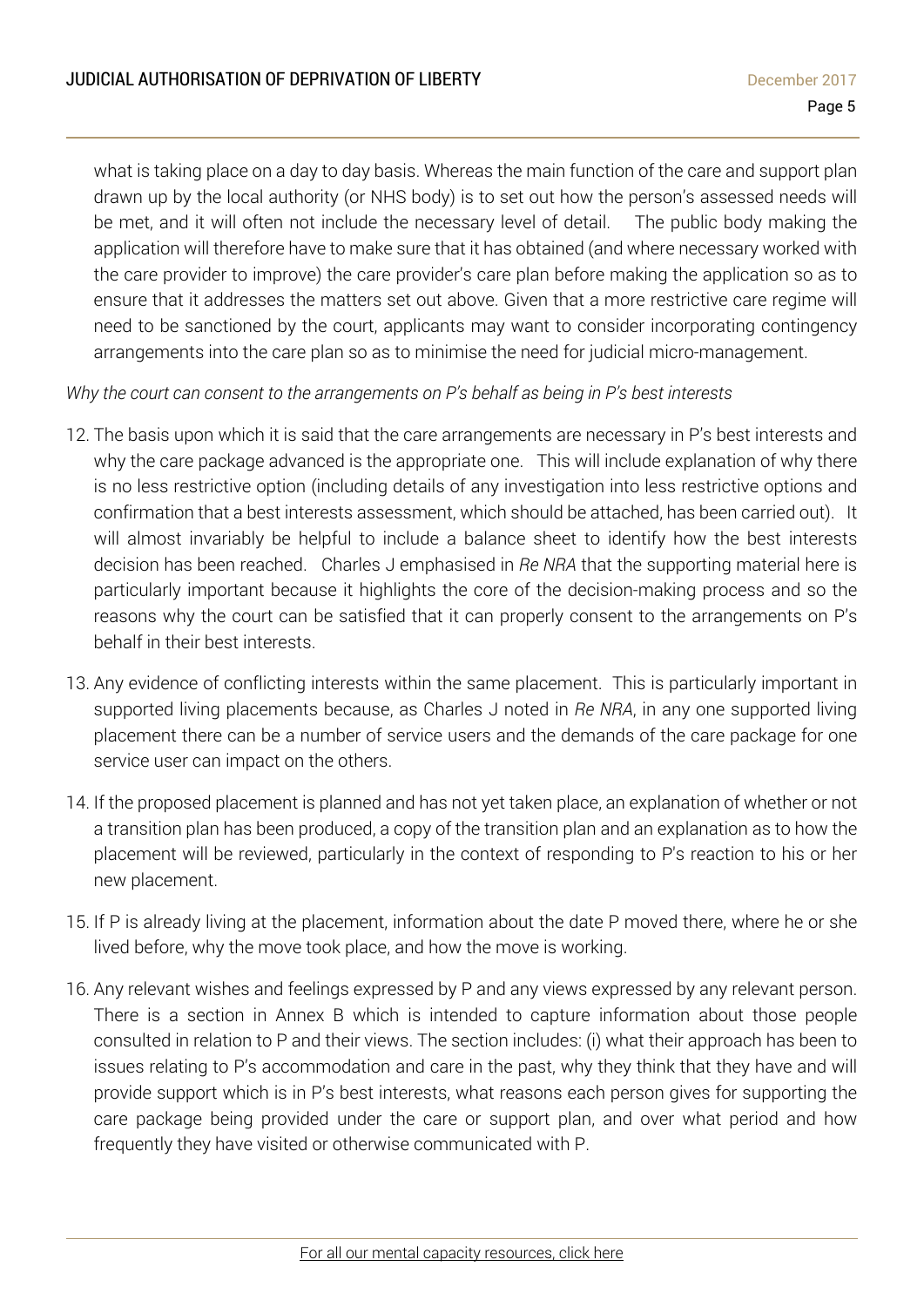17. Details of any relevant advance decision by P and any relevant decisions under a lasting power of attorney or by P's deputy (who should be identified).

#### *Ancillary matters about the arrangements*

18. If there is a tenancy agreement, clarification of who has the authority or needs to apply for the authority to sign it on P's behalf.

#### *Procedural matters relating to the application*

 $\overline{a}$ 

- 19. P's eligibility for public funding. This means, essentially, providing any details that are available as to P's savings and income, and details of any person (for instance a property and affairs deputy) who may be able to assist providing details of P's means.
- 20. Whether or not it is thought the case is controversial and can be dealt with without an oral hearing and, if so, the reasons why.
- 21. The steps that have been taken to notify P and all other relevant people in P's life (who should be identified) of the application and to canvass their wishes, feelings and views. The form has a section expressly designed to explore the extent to which the applicant has consulted with P (Annex C).
- 22. Information about the participation of family and friends over the years including (1) the nature of the care and support they have provided, (2) their approach to issues relating to the provision of care and support in the past and (3) whether and why it is thought that family or friends have provided and will provide balanced support for P in his or her best interests.
- 23. Whether P's family and friends support P's care package and the reasons why or why not.
- 24. Whether a family member or friend is willing to be a litigation friend or a Rule 1.2 representative<sup>7</sup> and whether they are able to keep the care package under review. This is explored in detail in Annex B.
- 25. Whether a family member or friend is suitable to be a litigation friend or a Rule 1.2 representative, with particular reference to the history of P's care. It should be not assumed that the person needs

<sup>7</sup> This was Rule 3A until the Court of Protection Rules came into force on 1 December 2017. Rule 1.2 requires the court to consider in every case whether it should make one, or more, of a number of possible directions relating to P's participation. One such direction is the appointment of a Rule 3A representative, whose function is to give a "voice" to P by providing the court with information as to the matters set out in section 4(6) of the MCA and to discharge other functions as the court may direct. A Rule 1.2 representative may be a friend or family member, an IMCA, an advocate appointed under the Care Act 2014 or anyone with relevant knowledge. A person may be suitable to act as a Rule 1.2 representative (or litigation friend) notwithstanding that they may be or have been in conflict with the relevant public body, "fighting P's corner". The role of a Rule 1.2 representative is discussed further in paragraph 11 below.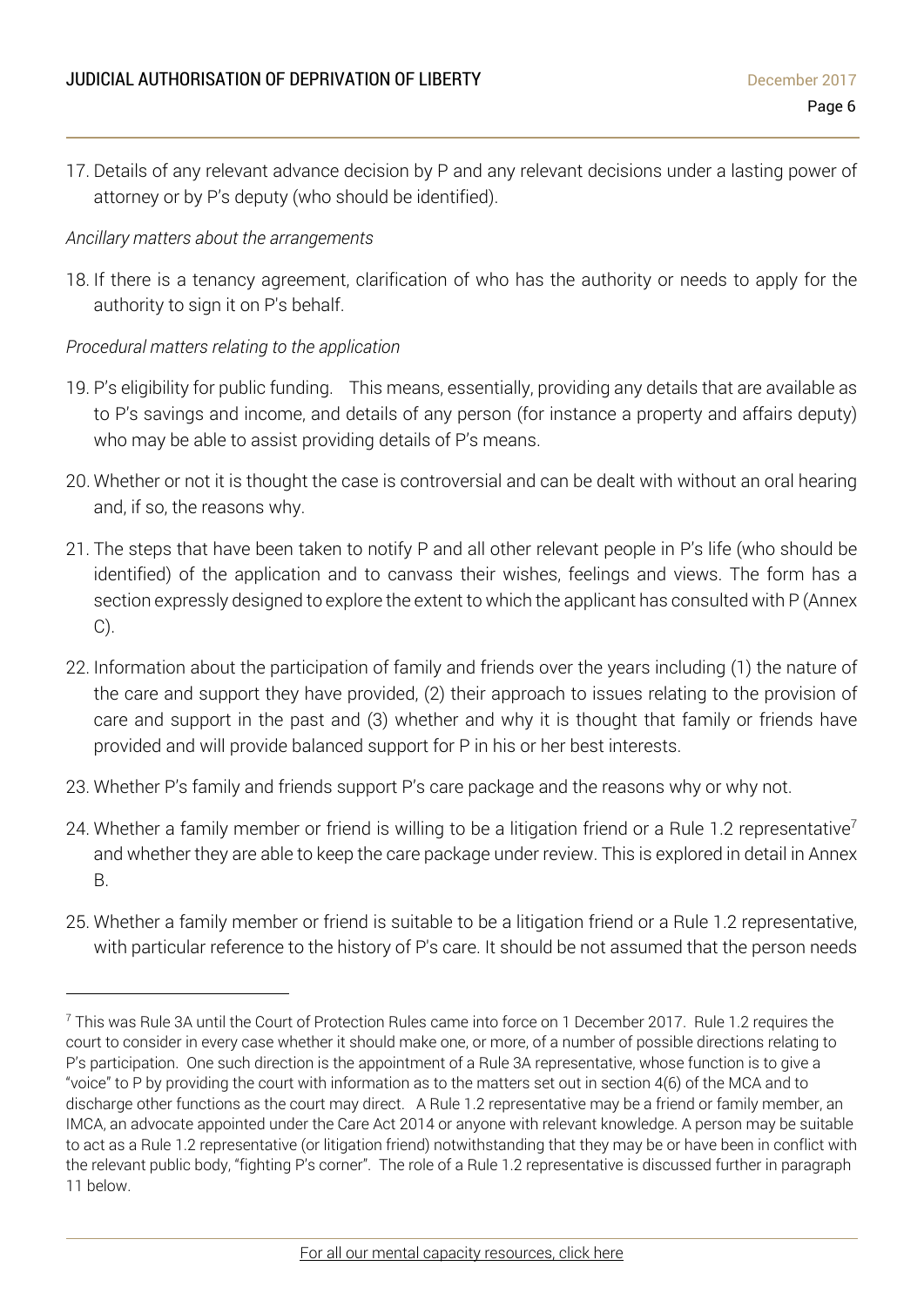to be someone who supports the deprivation of liberty. Indeed, sometimes the most vocal are the best advocates for P.

- 26. If no family member or friend is able to act as P's litigation friend or Rule 1.2 representative, whether or not there is any other person (for instance a statutory advocate such as an IMCA) who would be able to do so.
- 27. Where possible, a statement from one or more of the actual carers should be provided as to P's wishes and feelings and any deficiencies or possible changes to the care package.
- 28. Any reasons for particular urgency in determining the application.
- 29. Any factors that ought to be brought specifically to the court's attention (the applicant being under a specific duty to make full and frank disclosure to the court of all facts and matters that might impact upon the court's decision), being factors:
	- c. needing particular judicial scrutiny; or
	- d. suggesting that the arrangements may not in fact be in P's best interests or be the least restrictive option; or
	- e. otherwise indicating that the order sought should not be made.

### D: What the court will do

### The participation of P

- 30. In *Re NRA* Charles J held that it was not necessary to join P as a party where a family member or friend was properly able to act as their Rule 1.2 representative. In *Re [VE](http://www.39essex.com/cop_cases/re-ve/)* [2016] EWCOP 16, Charles J approved a guidance note for such Rule 1.2 representatives, highlighting that their key responsibilities included: (1) weighing the pros and cons of P's care and support package and comparing it with other available options; (2) considering whether any of the restrictions are unnecessary, inappropriate or should be changed; (3) informing the court about what P has said, and P's attitude towards the care and support package; and (4) checking from time to time that the care and support package is being properly implemented. Charles J summarised the role in this way: "[i]n short, the court is asking you, as someone who knows the position on the ground, to consider *whether from the* perspective *of P's best interests you agree or do not agree that the Court should authorise P's package of care and support.*"
- 31. It may also be possible to identify a statutory advocate who can act as a Rule 1.2 representative, such as an IMCA or Care Act advocate. However, as was analysed in considerable detail in *Re JM*, this is unlikely to be an option in many cases given the other demands on their services. In *Re JM*, Charles J also made clear that he did not consider that local authorities (or by analogy NHS bodies)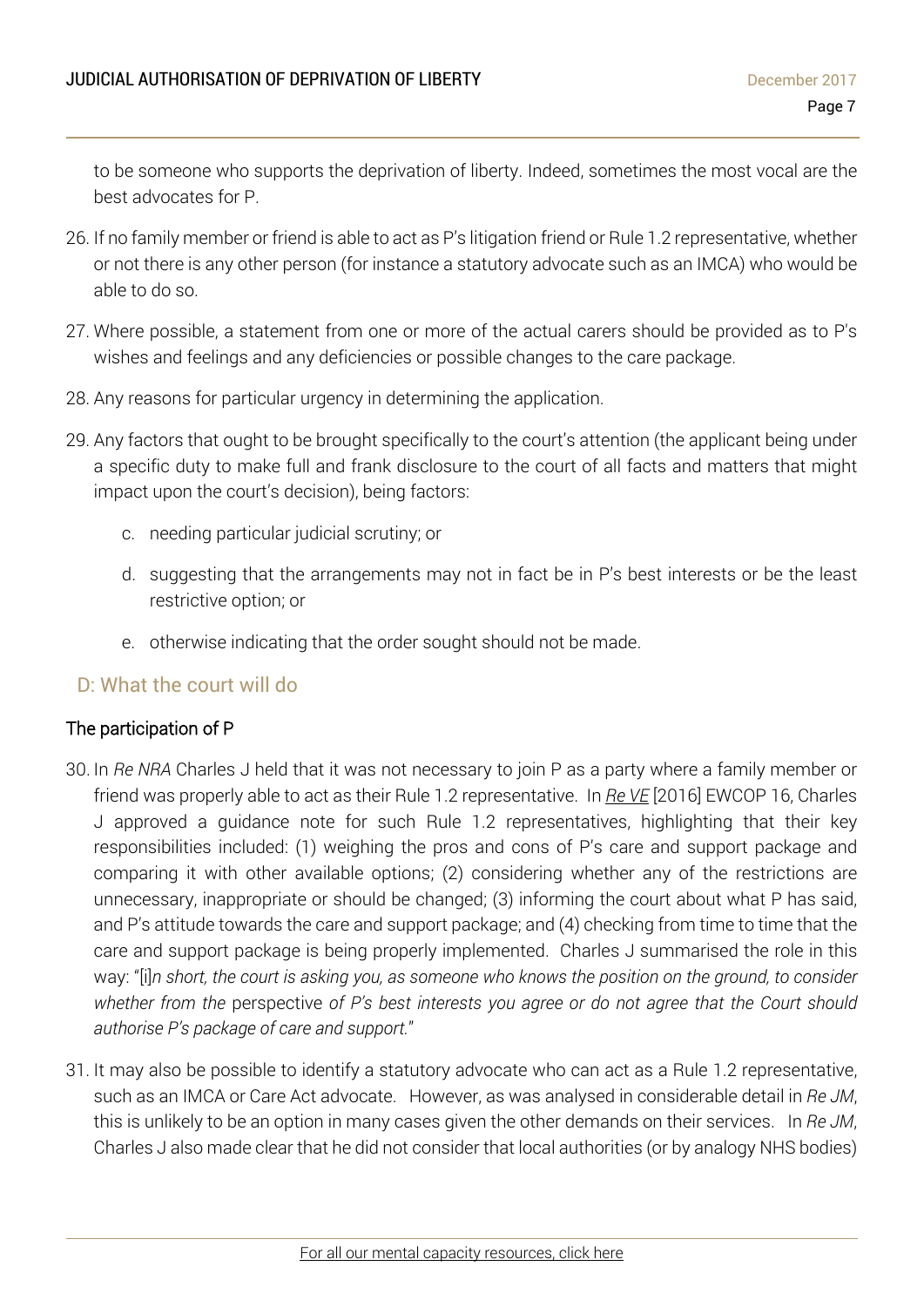were under any statutory obligations to commission statutory advocates to provide Rule 1.2 representatives.

#### Progressing the application

- 32. Where no suitable Rule 1.2 representative can be identified, then the court has the following options:
	- f. To join P as a party. However, as non-means tested legal aid is not available for these types of applications, then it is unlikely that P will get legal aid, a fact that the court will be very mindful of. Moreover, if P is a party then P must have a litigation friend, or an Accredited Legal Representative. Where no suitable person can be found to act as a Rule 1.2 representative, it is unlikely that anyone will be able to act as litigation friend. The Official Solicitor, whilst litigation friend of last resort, (1) will only act where he has security for his costs of instructing solicitors to act on P's behalf; and (2) is in any event at or near capacity so will not be in a position to act as a litigation friend in all *Re X* cases. It may be possible for an Accredited Legal Representative to be appointed from the panel that now exists, but, again, an ALR will require funding, and the court will be mindful that P is very unlikely to be eligible for legal aid;
	- g. Stay the application until a suitable Rule 1.2 representative can be identified. In *Re JM*, Charles J indicated that the court should follow this route, which leaves all concerned in an extremely unsatisfactory position. We are still awaiting (as at December 2017) an unblocking of the resulting log-jam in which many cases are so stayed. As noted at the outset, we do not consider that this absolves public authorities of their responsibilities to bring applications where they are required to, so as to discharge the obligations imposed upon them by Article 5(1)(e) ECHR to seek authority for deprivations of liberty for which they are either directly responsible or of which they have knowledge and are therefore "imputable" to them for these purposes.
- 33. Where there is agreement from everyone, including the potential Rule 1.2 representative where one can be identified (or a litigation friend for P/ALR where one has been identified and confirmed their willingness to act and to consent to the order), the requisite order can be made on the papers. As at the time of preparing this note (December 2017), we understand that orders are usually being returned within 4-6 weeks of issue.
- 34. The authorisation, even if initially made on the papers, can typically last for one year unless circumstances require a shorter period. The review can, where appropriate, be done on the papers. Note that there is, as yet, no specific application for purposes of seeking a review, and that the model order provides that it should otherwise be made on a COP DOL11.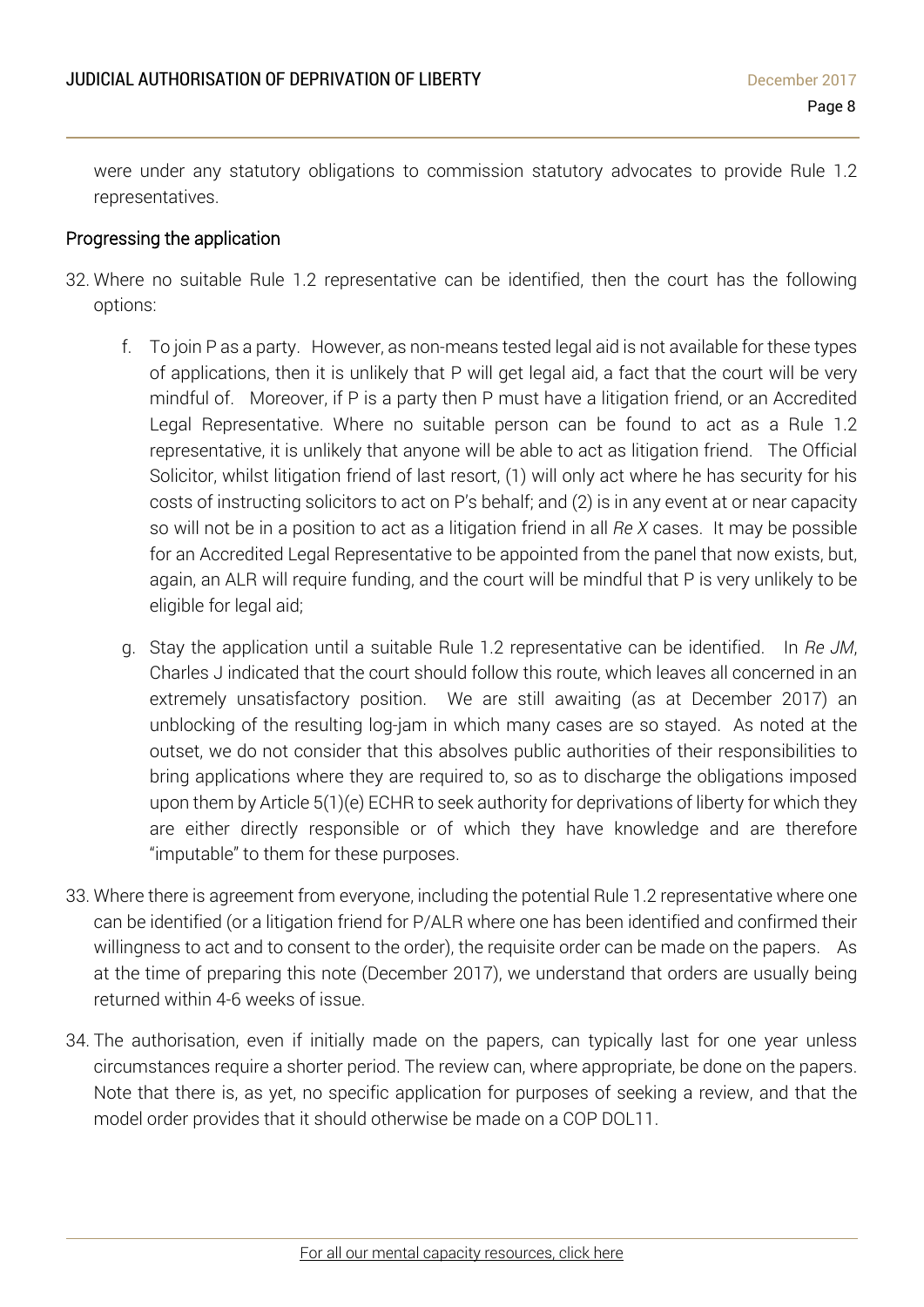### E: Useful resources

35. Useful free websites include:

- [www.39essex.com/resources-and-training/mental-capacity-law](http://www.39essex.com/resources-and-training/mental-capacity-law) database of guidance notes (including as to capacity assessment) case summaries and case comments from the monthly 39 Essex Chambers Mental Capacity Law Report, to which a free subscription can be obtained by emailing [marketing@39essex.com.](mailto:marketing@39essex.com)
- [www.courtofprotectionhandbook.com](http://www.courtofprotectionhandbook.com/) website accompanying the Legal Action Group's *Court of Protection Handbook*, including Rules, Practice Directions, precedents and procedural updates
- [www.mclap.org.uk](http://www.mclap.org.uk/) website set up by Alex with forums, papers and other. resources with a view to enabling professionals of all hues to 'do' the MCA 2005 better.
- [www.mentalhealthlawonline.co.uk](http://www.mentalhealthlawonline.co.uk/) extensive site containing legislation, case transcripts and other useful material relating to both the Mental Capacity Act 2005 and Mental Health Act 1983. It has transcripts for more Court of Protection cases than any other site (including subscriptiononly sites), as well as an extremely useful discussion list.
- [www.scie.org.uk/mca-directory](http://www.scie.org.uk/mca-directory)[/](http://www.mclap.org.uk/) the Social Care Institute of Excellence database of materials relating to the MCA.
- 36. Other useful materials relating to the *Cheshire West* decision can be found in Chapter 11 of [Deprivation](http://www.lawsociety.org.uk/support-services/advice/articles/deprivation-of-liberty/) of Liberty: a Practical Guide, commissioned from the Law Society by the Department of Health, to which both Alex and Neil contributed.